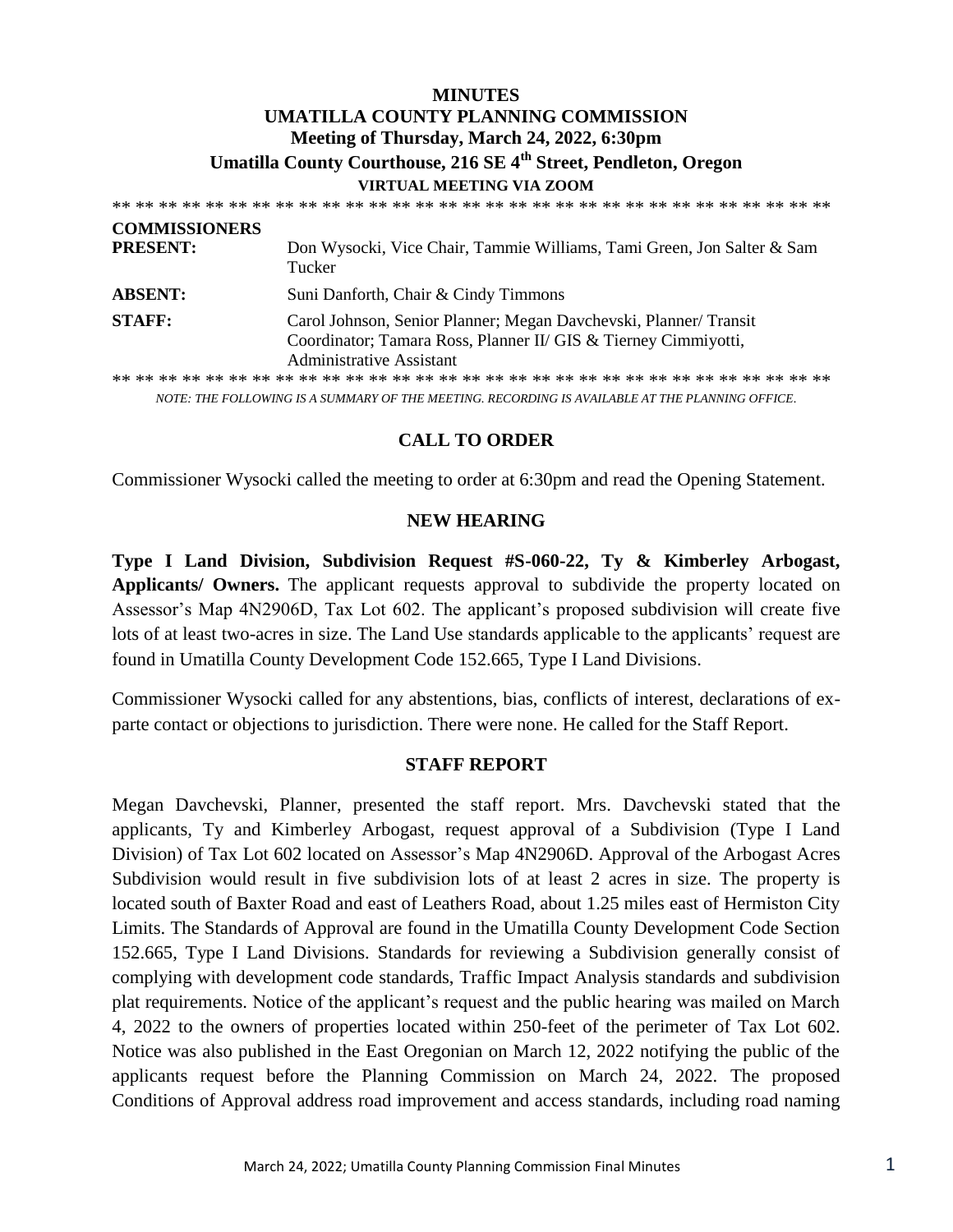and Irrevocable Consent Agreements, and the survey and recording requirements with final approval accomplished through the recording of the final subdivision plat. The decision made by the Planning Commission is final unless timely appealed to the County Board of Commissioners.

**Applicant Testimony:** Kimberley Arbogast, 33009 W Spearman Road, Hermiston, Oregon 97838. Mrs. Arbogast expressed gratitude to Mrs. Davchevski for her assistance in the process of completing this request. She stated that her plan is to subdivide the acreage of tax lot 602 into one (1) ten-acre parcel to be used as their home site and four (4) two-acre parcels, which they intend to sell along with water rights on those properties.

**Public Agency:** Greg Silbernagel, Watermaster, District 5, Oregon Water Resources Department (OWRD), 116 SE Dorion Avenue Pendleton, Oregon 97801. Ms. Davchevski read an email received March 16, 2022 (Exhibit A).

Regarding Ty and Kim Arbogast's Subdivision proposal #S-060-22 on 4N2906D Tax Lot 602, I see that Lots 1, 2, 3, 4 and 5 have a combined 19 acres of water rights delivered by the Hermiston Irrigation District (HID). I will defer to the HID on salutations for the possibility of delivering water to any new parcels currently being delivered water by HID, and any water right place of use that may be impaired/declared non-usable by the new road proposal. Please let me know if you have any questions.

**Public Agency:** Annette Kirkpatrick, District Manager, Hermiston Irrigation District, 366 E. Hurlburt Avenue, Hermiston, Oregon 97838. Ms. Davchevski read an email received March 16, 2022 (Exhibit B).

Thank you Greg. I had some of the same concerns and have been working with the Arbogast's on this project. They will need to add an easement for water conveyance and we are looking at alternatives for water delivery. They are aware that they will need to transfer some of the water rights and HID will [help] them with that as well.

Commissioner Tucker asked about the process of establishing the location of easements for water rights that will be distributed to each property. Mrs. Davchevski stated that the Planning Department does not have jurisdiction over water delivery. She explained that, as a way to ensure that all standards have been met, HID is required to sign the final subdivision plat which completes the process.

Commissioner Tucker asked if staff should consider a Condition of Approval pertaining to the removal of the two manufactured dwellings currently located at the site. Mrs. Davchevski stated that Lot 1 has two previously approved manufactured dwellings. She pointed out that in order to place new structures on the lots, Subsequent Condition #2 requires the applicant to obtain Zoning Permits with an approved site plan showing setbacks, driveways, utilities, etc. from the Umatilla County Planning Department. Additionally, following issuance of a Zoning Permit for any of the